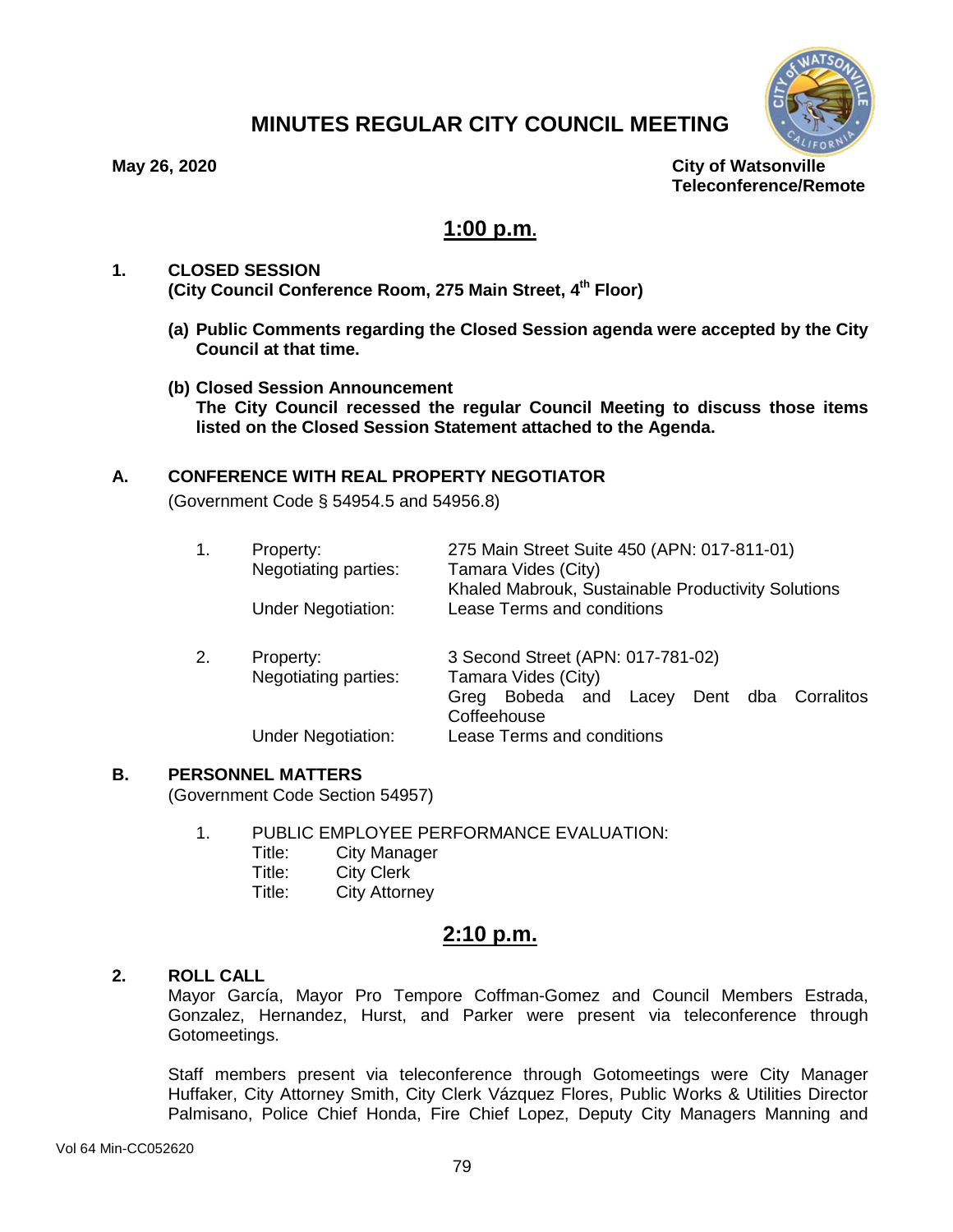Vides, Administrative Services Director Czerwin, Airport Director Williams, Community Development Director Merriam, Library Director Heitzig, Parks & Community Services Director Calubaquib, Assistant Public Works & Utilities Directors Rodriguez and Di Renzo, Housing Manager Landaverry, Assistant City Clerk Ortiz, Media and Communication Analyst Vasquez, Police Media and Communications Specialist Pulido, Administrative Analyst Paz, and Interpreter Esqueda.

## **3. PLEDGE OF ALLEGIANCE**

## **4. INFORMATION ITEMS**

## **4.A. REPORT OF DISBURSEMENTS**

## **4.B. MISCELLANEOUS DOCUMENTS REPORT**

## **4.C. WRITTEN REPORTS BY COUNCIL MEMBERS REGARDING ACTIONS TAKEN ON THEIR REGIONAL COMMISSIONS/BOARD MEETINGS THAT MAY AFFECT THE CITY OF WATSONVILLE**

## **5. PRESENTATIONS & ORAL COMMUNICATIONS**

## **5.A. ORAL COMMUNICATIONS FROM THE PUBLIC**

Steve Trujillo spoke favorably about Older Adult Services and asked that they continue despite financial challenges. He thanked the City for the Bridge Street Median project and asked for its estimated completion date. He suggested the City defer purchases of vehicles and reduce salaries of Council and department heads by 10%.

Ben Ward, Elkhorn Brewing Company, via email (read by City Clerk Vázquez Flores), wrote that permits and licenses requirements would cost his business a \$3,700 fee designated for a Special Use Permit Application (Existing Construction). He urged Council to consider a temporary moratorium on fees for new businesses, at minimal until effects from the COVID-19 Pandemic on the economy subsided.

Ana Moreno, Watsonville Jr. Wildcatz Youth football and cheer organization, via email (read by City Clerk Vázquez Flores), asked Council to allow sales of fireworks because revenue from sales were imperative and essential to be able to be financial stable.

Jimmy Dutra, via email (read by City Clerk Vázquez Flores)- asked Council to allow fireworks sales within the City.

## **5.B. ORAL COMMUNICATIONS FROM THE COUNCIL**

Member Estrada commended the City and public working to protect the community from spread of COVID-19 and assisting the most vulnerable members of society. He spoke about the recent spike in COVID-19 cases resulting from gatherings for Mother's Day celebrations and stated the public needed to refrain from such gatherings to prevent spread of the disease. He spoke about the importance of preventing climate change to protect the wetlands.

Mayor Pro Tempore Coffman-Gomez spoke about the importance of preventing spread of COVID-19 and encouraged the public to seek medical help if necessary. She stated other medical services were available and people should not neglect treatments separate from COVID-19.

5076

5074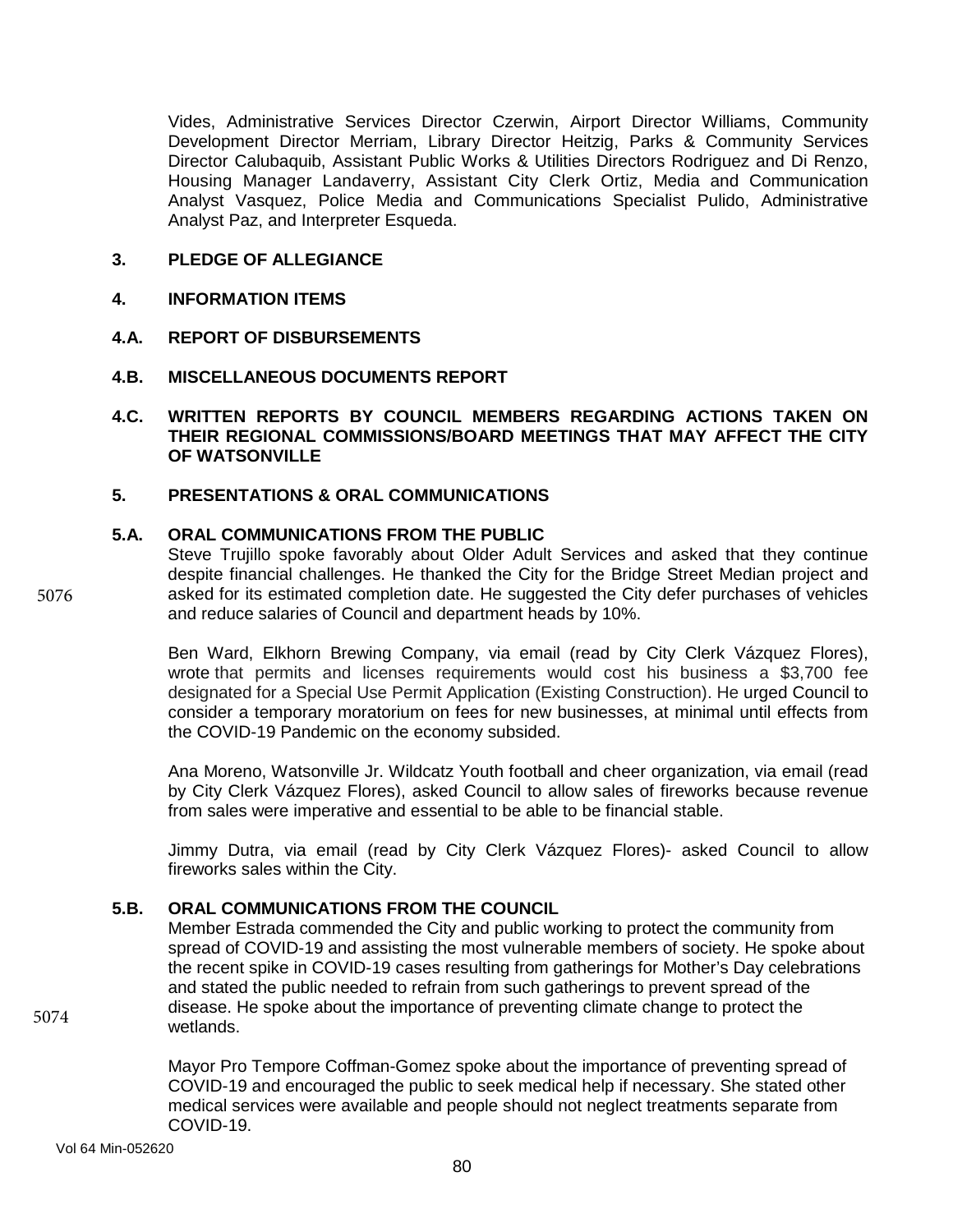Member Gonzalez stressed the importance of preventing spread of COVID-19 and listed ways the public could protect themselves. He stated Community Action Board (CAB) received State funding to assist undocumented residents. He added CAB was also processing financial assistance from the City's Community Development Block Grant (CDBG) for rent assistance.

5074

Member Hernandez encouraged local businesses to contact El Pájaro Community Development Corporation, since their administering State and Federal aid for struggling businesses. He also asked residents to stay informed on State and County policies regarding reopening of businesses.

Member Hurst stressed the importance of patience and unity in order to overcome challenges the COVID-19 Pandemic had brought.

Member Parker commended the Parks & Community Services Department and California Conservation Corps for Bridge Street beautification efforts. She spoke about challenges the Pájaro Valley Unified School District was facing as part of regulations implemented due to COVID-19. She thanked Pájaro Vista residents for participating in celebration of essential workers. She thanked those helping with recycling efforts and asked that everyone wear face coverings to prevent the spread of COVID-19.

Mayor Garcia commended the Watsonville Public Library and Santa Cruz Public Libraries for their Shelter in Faith program and spoke about topics discussed. She spoke about Cabrillo College's Latino Graduation via Zoom where she awarded the Rebecca Garcia C.H.A.C. Scholarship. 5074

#### **5.C. MAYOR'S PROCLAMATION CONGRATULATING KRISTAL VALENCIA, DEE MARIE GONSALVES, AND MARCY MOCK FOR THEIR RECOGNITION AS "TEACHER OF THE YEAR" BY THE PAJARO VALLEY CHAPTER OF THE ASSOCIATION OF MEXICAN AMERICAN EDUCATORS AND COMMENDING THEIR EXTRAORDINARY DEDICATION TO THEIR STUDENTS.** 5069

- **5.D. REPORT OUT OF CLOSED SESSION** City Attorney Smith reported that Council received reports on all items listed on the Closed Session agenda, but took no action.
- **5.E. SERVICE WITH HEART AWARDS:** Suryel Vasquez, Media and Communication Analyst Radovan Radich, Police Sergeant

### **6. REPORTS TO COUNCIL—No Action Required**

#### **6.A. UPDATE FROM SANTA CRUZ REGIONAL TRANSPORTATION COMMISSION HIGHWAY 1 PROGRAM AND CURRENT PROJECTS** 5320

## **1) Oral Presentation**

The report was given Guy Preston, executive director at Santa Cruz Regional Transportation Commission (SCCRTC) and Ginger Dykar, senior planner at SCCRTC.

**2) City Council Clarifying & Technical Questions**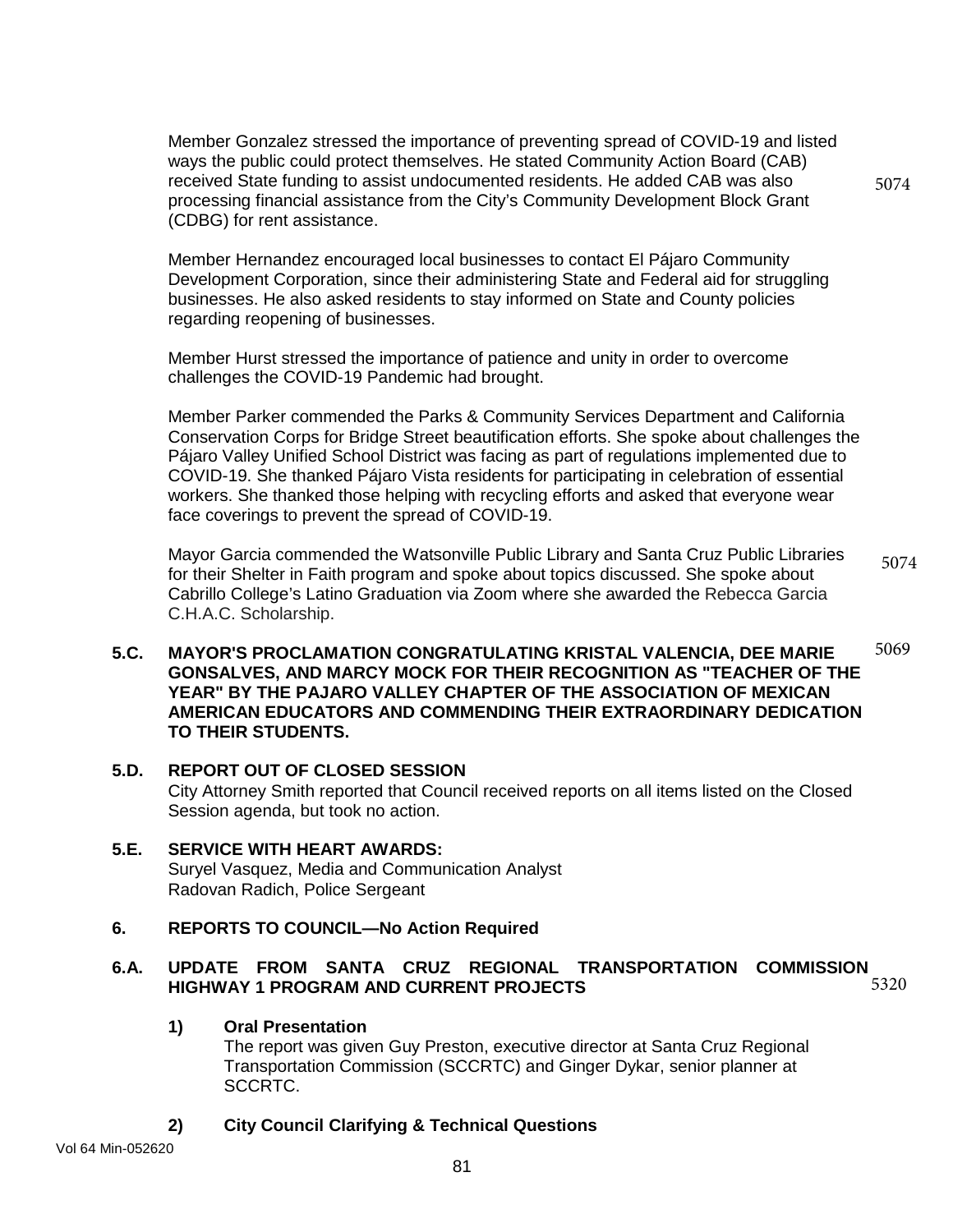Mr. Preston answered questions from Mayor Pro Tempore Coffman-Gomez regarding funding and timeline for the rail corridor and Highway 1 expansion projects. Mr. Preston listed ways the City could help move projects forward. 5320

> In answering Member Gonzalez, Mr. Preston and Ms. Dykar spoke about progress to the Highway 1 expansion project, plans to allow busses to transit on highway shoulders, and collaboration with Transportation Agency of Monterey County (TAMC) for implementation of rail services.

> In answering Member Hernandez Ms. Dykar and Mr. Preston spoke about projects ready for construction contingent on funding and efforts to improve conditions on the rail line.

> Member Hurst thanked Mr. Preston and Ms. Dykar for their work, Member Gonzalez and Mayor Pro Tempore Coffman-Gomez for their participation in SCCRTC, and the voters who supported Measure D.

> In answering Member Parker, Mr. Preston spoke about efforts by SCCRTC to move projects forward and what improvements to the rail corridor and Highway 1 Watsonville should expect post COVID-19 Pandemic.

Ms. Dykar answered questions from Mayor Garcia regarding criteria used for reducing alternatives for the Transit Corridor.

#### **3) Public Input**

Steve Trujillo spoke about importance of providing affordable public transit. He asked the Seaside Company to invest in rail to create more access to their Santa Cruz Beach Boardwalk. He asked Council to ensure three (3) trees were planted for every tree that would be removed in order to curb climate change.

## **6.B. COVID-19 ESSENTIAL SERVICES UPDATE**

#### **1) Oral Presentation**

The report was given by City Manager Huffaker.

#### **2) City Council Clarifying & Technical Questions**

City Manager Huffaker, in answering Member Hernandez stated antibody testing for COVID-19 was not available at Ramsay Park.

Member Hurst spoke about the challenges COVID-19 had presented and asked the public to follow social distancing and protect each other from spread of the disease.

City Manager Huffaker answered questions from Member Parker regarding effects increases in COVID-19 cases had on the City's ability to allow reopening of businesses and services. He encouraged the public to test themselves for COVID-19 to allow the County to have better numbers in identifying total exposure, but stated mobile testing sites were not planned.

City Manager Huffaker answered questions from Member Estrada regarding businesses closed due to COVID-19, its effects on unemployment, and impacts closures had on closed businesses.

5820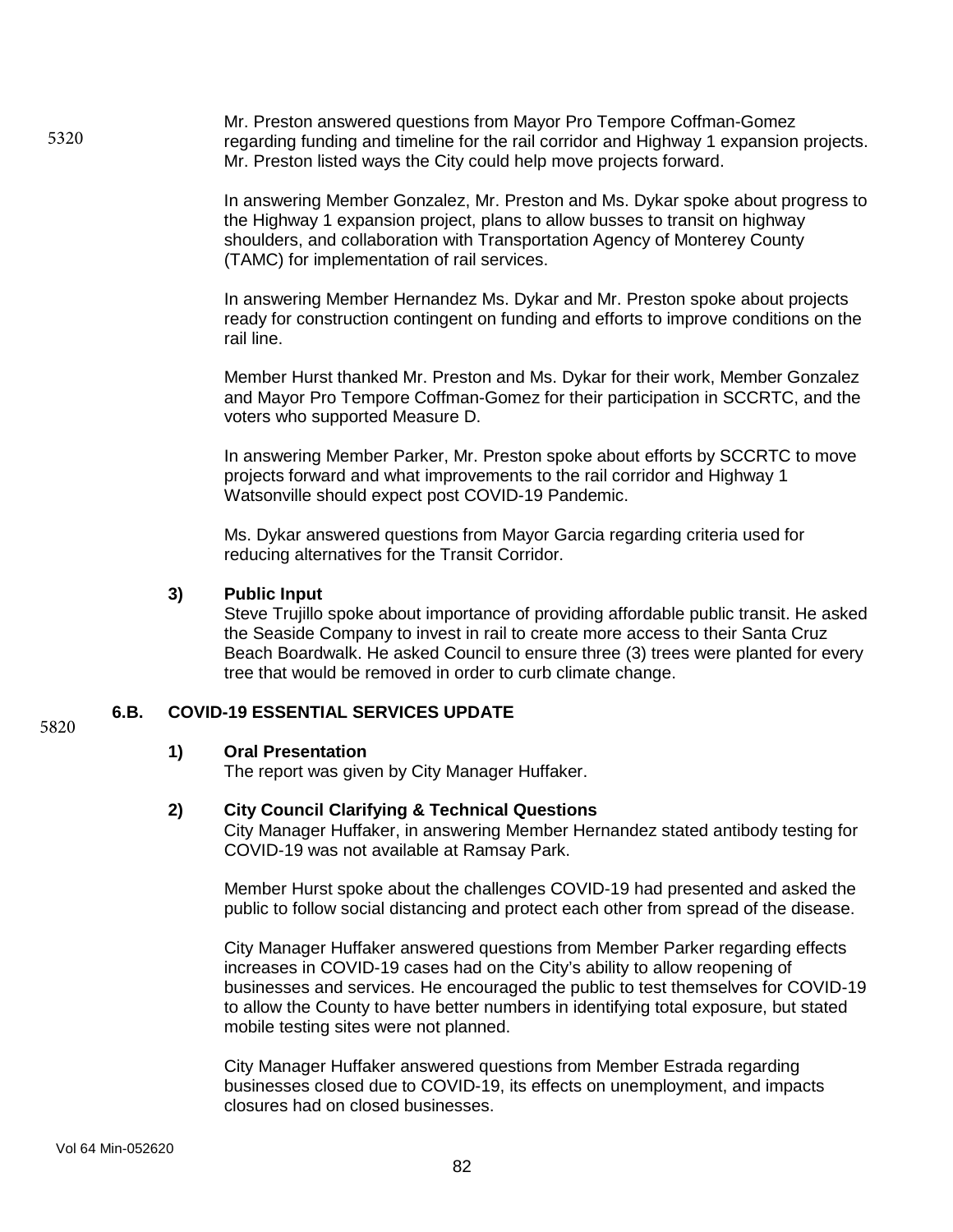Member Coffman-Gomez requested that the Powerpoint presentation be shared be with Council and requested statistics regarding impacts COVID-19 had on closed businesses. City Manager Huffaker and Deputy City Manager Vides answered questions from Mayor Pro Tempore Coffman-Gomez regarding Parks & Community Services' planned summer programs and funding assistance available to local businesses through Community Development Block Grants. 5820

In answering Member Hernandez, City Manager Huffaker spoke about the City's business database and efforts to inform businesses regarding aide available. City Manager Huffaker added that three (3) Watsonville based restaurants had applied for the Great Plates Program.

#### **3) Public Input**

Steve Trujillo asked the City to allow outside dining at restaurants, suggested use of Pajaro Village Clubhouse for distributing resources to residents or as a testing center for COVID-19, and suggested reopening the library to promote Census efforts.

In answering Renee Mello, Mayor Garcia stated she would speak with her about effects testing centers have on positive COVID-19 cases.

## **7. CONSENT AGENDA**

Mayor Garcia announced Items 7.P, 7.Q, 7.R, and 7.S would be modified to set the times of hearings to 6:30 p.m. for their respective hearing dates.

At Mayor Pro Tempore Coffman-Gomez' request, Mayor Garcia removed Item 7.T. from the Consent Agenda, to be discussed under Item 8.

**MOTION:** It was moved by Member Hernandez, seconded by Member Hurst and carried by the following vote to approve the Consent Agenda, with the exception of Item 7.T., which was removed from the Consent Agenda:

AYES: MEMBERS: Coffman-Gomez, Estrada, Gonzalez, Hernandez, Hurst, Parker, García NOES: MEMBERS: None ABSENT: MEMBERS: None

### **Public Input on any Consent Agenda Item**

Gustavo Inda Rose, Food, Farming & Health Policy Council, spoke in support of Item 7.T.

Steve Trujillo spoke in support of Item 7.T.

### **7.A. MOTION APPROVING MINUTES OF APRIL 28 & MAY 20, 2020**

#### **7.B. MOTION TO ACCEPT OCTOBER THROUGH DECEMBER 2019 INVESTMENT REPORT** 4834

**7.C. MOTION TO ACCEPT JANUARY THROUGH MARCH 2020 INVESTMENT REPORT** 4834

#### **7.D. AUTHORIZATION FOR THE PURCHASE OF TWO (2) NEW TRUCKS & A NEW EXCAVATOR FOR THE WATER SERVICES DIVISION IN THE TOTAL AMOUNT OF \$636,945.50** 5082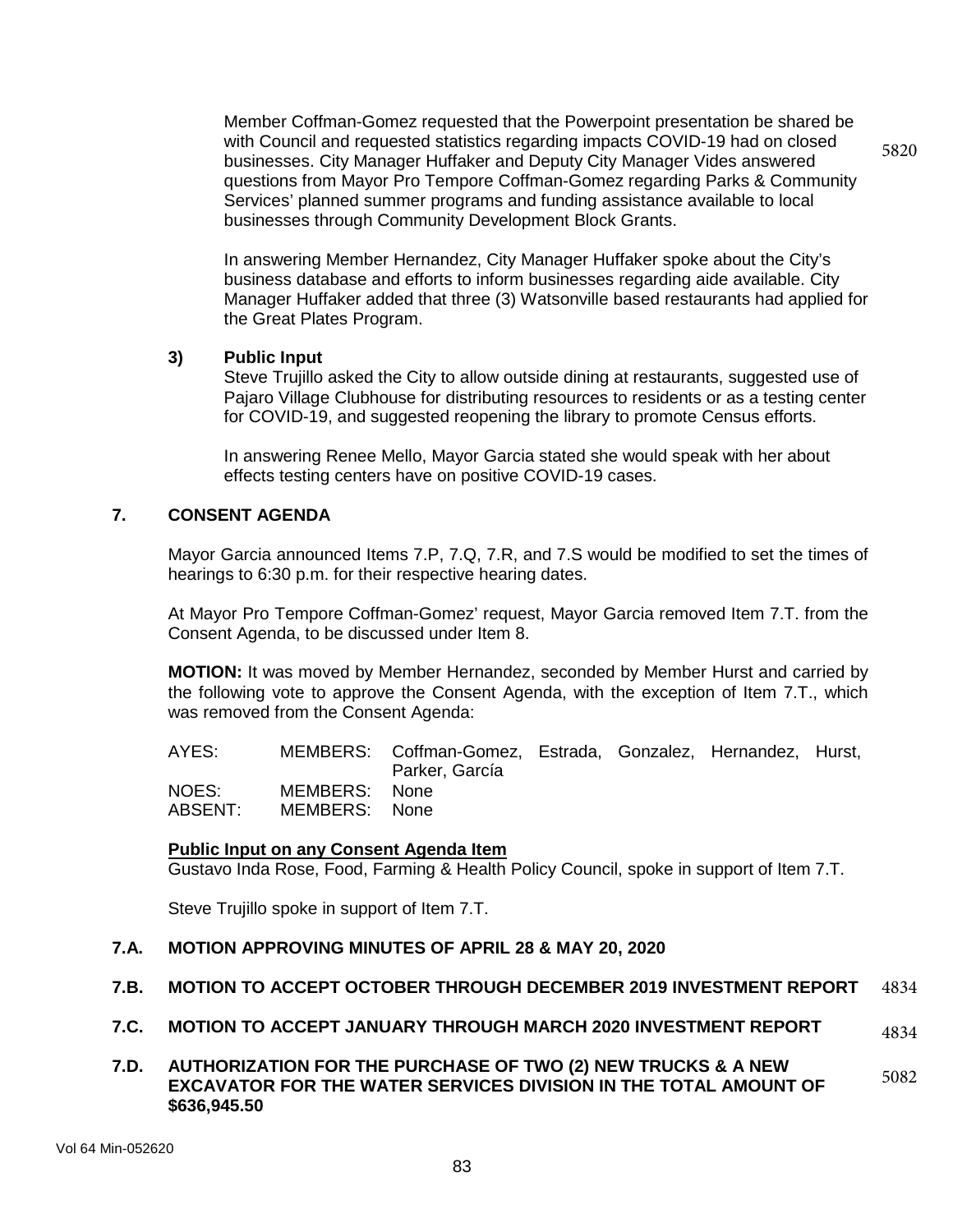| 5082         |      | 1)<br><b>RESOLUTION NO. 59-20 (CM):</b><br>RESOLUTION AUTHORIZING PURCHASE OF ONE (1) NEW 2020 JOHN DEERE<br>85G EXCAVATOR FOR THE WATER UTILITY ENTERPRISE FROM JOHN<br>DEERE COMPANY DEALER PAPE MACHINERY THROUGH THE PURCHASING<br>AUTHORITY OF SOURCEWELL (FORMERLY NJPA), CONTRACT NUMBER<br>032515-JDC, IN AN AMOUNT NOT TO EXCEED \$136,802.30 (FUNDED BY THE<br><b>WATER ENTERPRISE FUND FOR FY2019/2020)</b> |  |
|--------------|------|------------------------------------------------------------------------------------------------------------------------------------------------------------------------------------------------------------------------------------------------------------------------------------------------------------------------------------------------------------------------------------------------------------------------|--|
| 5082         |      | RESOLUTION NO. 60-20 (CM):<br>2)<br>RESOLUTION AUTHORIZING PURCHASE OF ONE (1) NEW 2021 INTL MV<br><b>VEHICLE FOR THE WATER UTILITY ENTERPRISE FROM RIVERVIEW</b><br>INTERNATIONAL TRUCKS, LLC., THROUGH THE PURCHASING AUTHORITY<br>OF STATE OF CALIFORNIA - VEHICLE CONTRACT #1-18-23-20F, IN AN<br>AMOUNT NOT TO EXCEED \$165,848.20 (FUNDED BY THE WATER<br><b>ENTERPRISE FUND FOR FY2019/2020</b>                 |  |
| 5082         |      | 3)<br>RESOLUTION NO. 61-20 (CM):<br>RESOLUTION AUTHORIZING A PURCHASE WITH CAS FOR ONE (1) NEW 2020<br><b>CONVEYOR APPLICATION SYSTEMS (CAS) SUPER TRACK 16: ON-ROAD</b><br>SLINGER TRUCK FOR THE WATER UTILITY ENTERPRISE, IN AN AMOUNT<br>NOT TO EXCEED \$334,295 E. RESOLUTION REJECTING ALL BIDS FOR THE<br><b>LINCOLN STREET SAFETY IMPROVEMENTS PROJECT NO. ST-20-03</b><br>(ATPSB1L-5031(032))                  |  |
| 4972         | 7.E. | <b>RESOLUTION NO. 62-20 (CM):</b><br>RESOLUTION REJECTING ALL BIDS FOR THE LINCOLN STREET SAFETY<br>IMPROVEMENTS PROJECT NO. ST-20-03 (ATPSB1L-5031(032))                                                                                                                                                                                                                                                              |  |
| 5173         | 7.F. | RESOLUTION NO. 63-20 (CM):<br><b>RESOLUTION APPROVING PLANS &amp; SPECIFICATIONS &amp; CALLING FOR BIDS FOR</b><br>THE MADISON ALLEY SANITARY SEWER REPLACEMENT PROJECT NO. SS-20-02<br>(ESTIMATED COST OF \$223,500 WILL BE FUNDED FROM THE SEWER ENTERPRISE<br>FUND)                                                                                                                                                 |  |
| 5092         | 7.G. | <b>RESOLUTION NO. 64-20 (CM):</b><br>RESOLUTION AWARDING \$425,871 BID TO TENNYSON ELECTRIC, INC., FOR THE<br>AIRPORT BOULEVARD AT HOLM ROAD SIGNAL INSTALLATION PROJECT NO. TR-<br>20-01 (\$425,871 WILL BE FUNDED FROM THE HIGHWAY SAFETY IMPROVEMENT<br>PROGRAM (HSIP) CYCLE 9 GRANT)                                                                                                                               |  |
|              | 7.H. | APPROVE CONSTRUCTION OF TWO NEW AT-GRADE BICYCLE/PEDESTRIAN<br><b>CROSSINGS OF THE EXISTING RAILROAD TRACKS WITHIN THE CITY OF</b><br>WATSONVILLE AS PART OF THE RAIL TRAIL SEGMENT 18 PHASE 2 PROJECT                                                                                                                                                                                                                 |  |
| 5295<br>5787 |      | 1)<br><b>RESOLUTION NO. 65-20 (CM):</b><br><b>RESOLUTION APPROVING CONSTRUCTION OF TWO NEW AT-GRADE</b><br>BICYCLE/PEDESTRIAN CROSSINGS OF THE EXISTING RAILROAD TRACKS<br>WITHIN THE CITY OF WATSONVILLE AS PART OF THE MONTEREY BAY<br>SANCTUARY SCENIC TRAIL NETWORK SEGMENT 18, PHASE 2 FOR<br>RAILROAD MILE POST 2.66, NEW DOT # 978053C, NEAR LEE ROAD                                                           |  |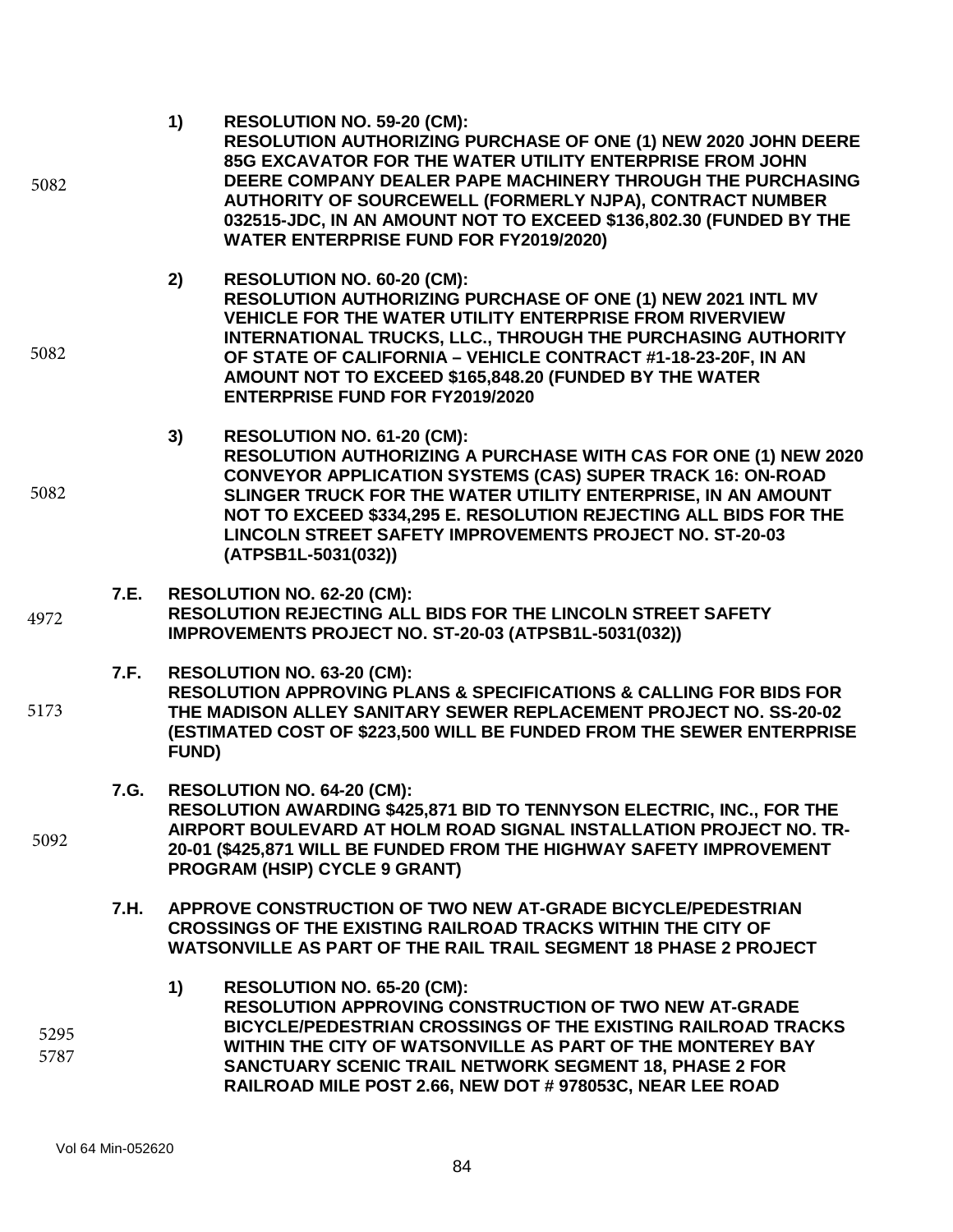**2) RESOLUTION NO. 66-20 (CM):**

**RESOLUTION APPROVING CONSTRUCTION OF TWO NEW AT-GRADE BICYCLE/PEDESTRIAN CROSSINGS OF THE EXISTING RAILROAD TRACKS WITHIN THE CITY OF WATSONVILLE AS PART OF THE MONTEREY BAY SANCTUARY SCENIC TRAIL NETWORK SEGMENT 18, PHASE 2 FOR RAILROAD MILE POST 1.71, NEW DOT # 978054J, NEAR WALKER STREET** 5295 5787

- **7.I. RESOLUTION NO. 67-20 (CM): RESOLUTION APPROVING FIRST AMENDMENT TO CONTRACT WITH KIMLEY-HORN & ASSOCIATES, INC., FOR STAFF AUGMENTATION SERVICES FOR ENGINEERING & SIGNAL DESIGN WHICH ALSO INCLUDES THE DESIGN OF THE TRAFFIC SIGNAL AT AIRPORT BOULEVARD AT HOLM ROAD SIGNAL INSTALLATION PROJECT NO. TR-20-01, FOR AN AMOUNT NOT TO EXCEED \$115,000, & A ONE-YEAR EXTENSION TO DECEMBER 31, 2021** 5292
- **7.J. RESOLUTION NO. 68-20 (CM): RESOLUTION APPROVING ADDENDUM #3 TO THE FINAL ENVIRONMENTAL IMPACT REPORT SEGMENT 18 FOR THE MONTEREY BAY SANCTUARY SCENIC TRAIL NETWORK MASTER PLAN FOR THE RAIL TRAIL PROJECT BETWEEN LEE ROAD AND WALKER STREET IN WATSONVILLE (THE COST OF PREPARING ADDENDUM #3 IN AN AMOUNT NOT TO EXCEED \$9,117 WILL BE PAID BY MEASURE D FUNDS FOR FY19-20)**  5787
- **7.K. RESOLUTION NO. 69-20 (CM): RESOLUTION APPROVING CONTRACT WITH PETERSON POWER SYSTEMS, INC., FOR PREVENTATIVE MAINTENANCE & ON-CALL SERVICES FOR WATER & WASTEWATER UTILITY ENTERPRISE GENERATORS FOR THREE FISCAL YEARS FROM FY20/21 THROUGH FY22/23, IN AN AMOUNT NOT TO EXCEED \$132,250**  5822
- **7.L. RESOLUTION NO. 70-20 (CM): RESOLUTION APPROVING CONTRACT WITH MESITI-MILLER ENGINEERING, INC., FOR PREPARATION OF 65% DESIGN OF LEE ROAD TRAIL, IN AN AMOUNT NOT TO EXCEED \$126,902.40** 5787
- **7.M. RESOLUTION NO. 71-20 (CM): RESOLUTION APPROVING ONE-YEAR CONTRACT WITH THATCHER COMPANY OF CALIFORNIA, INC., FOR THE PURCHASE OF LIQUID ALUMINUM SULFATE FOR THE WASTEWATER UTILITY ENTERPRISE, IN AN AMOUNT NOT TO EXCEED \$418,000**  5347
- **7.N. APPROVAL OF FUNDING AGREEMENTS UNDER THE CITY'S FY2015-2019 COMMUNITY BLOCK GRANT (CDBG) CONSOLIDATED PLAN & THE 2019-2020 ACTION PLAN**
	- **1) RESOLUTION NO. 72-20 (CM): RESOLUTION APPROVING SUB-RECIPIENT AGREEMENT WITH COMMUNITY ACTION BOARD OF SANTA CRUZ COUNTY, INC., TO PROVIDE EMERGENCY HOUSING ASSISTANCE TO LOW INCOME WATSONVILLE RESIDENTS THROUGH THEIR EMERGENCY HOUSING ASSISTANCE PROGRAM, PURSUANT TO THE "CARES ACT" PASSED BY CONGRESS ON MARCH 27, 2020, IN AN AMOUNT NOT TO EXCEED \$100,000 FOR FY19/20** 5020 5820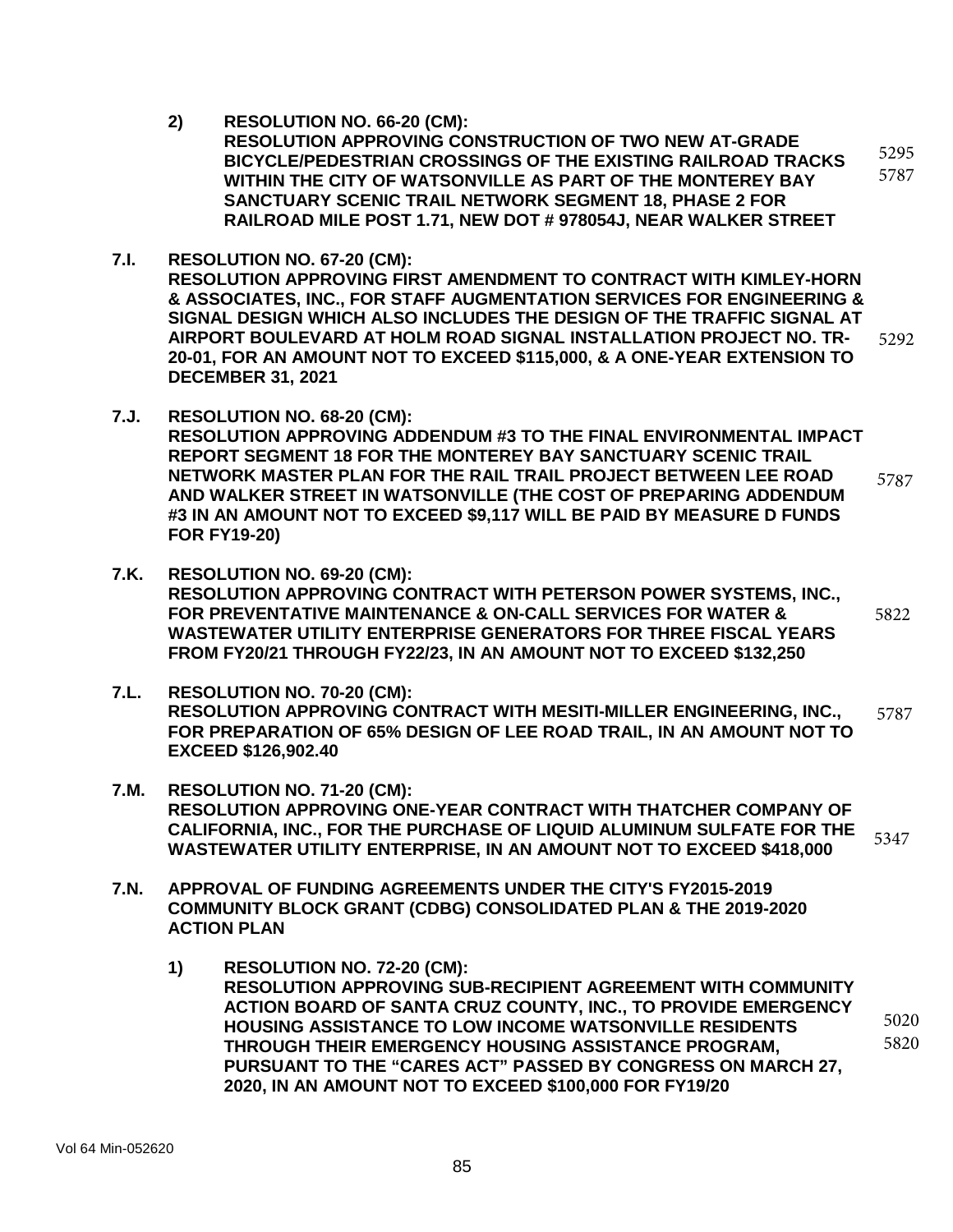| 5020<br>5820 |      | 2)                                                                                                                                                                                                                                                                                                                               | RESOLUTION NO. 73-20 (CM):<br>RESOLUTION APPROVING SUB-RECIPIENT AGREEMENT WITH SECOND<br>HARVEST FOOD BANK SANTA CRUZ COUNTY TO CONTINUE FOOD<br><b>ACQUISITION &amp; DISTRIBUTION IN WATSONVILLE, PURSUANT TO THE CARES</b><br>ACT PASSED BY CONGRESS ON MARCH 27, 2020, IN AN AMOUNT NOT TO<br><b>EXCEED \$200,000 FOR FY19/20</b>                                                                             |
|--------------|------|----------------------------------------------------------------------------------------------------------------------------------------------------------------------------------------------------------------------------------------------------------------------------------------------------------------------------------|-------------------------------------------------------------------------------------------------------------------------------------------------------------------------------------------------------------------------------------------------------------------------------------------------------------------------------------------------------------------------------------------------------------------|
| 5020<br>5820 |      | 3)                                                                                                                                                                                                                                                                                                                               | RESOLUTION NO. 74-20 (CM):<br>RESOLUTION APPROVING SUB-RECIPIENT AGREEMENT WITH EL PÁJARO<br><b>COMMUNITY DEVELOPMENT CORPORATION TO PROVIDE GRANTS TO</b><br><b>WATSONVILLE SMALL BUSINESSES TO ASSIST WITH RENT &amp; UTILITY BILLS</b><br>INCURRED DUE TO THE COVID-19 PANDEMIC, PURSUANT TO THE CARES<br>ACT PASSED BY CONGRESS ON MARCH 27, 2020, IN AN AMOUNT NOT TO<br><b>EXCEED \$130,000 FOR FY19/20</b> |
| 5660         | 7.O. | <b>RESOLUTION NO. 75-20 (CM):</b><br>RESOLUTION APPROVING THE AWARD FOR THE PARKS AND COMMUNITY<br>SERVICES OFFICE IMPROVEMENT PROJECT - CB 20-01-QB TO C2 BUILDERS IN THE<br><b>AMOUNT OF \$170,100</b>                                                                                                                         |                                                                                                                                                                                                                                                                                                                                                                                                                   |
| 5099         | 7.P. |                                                                                                                                                                                                                                                                                                                                  | <b>RESOLUTIONS ACCEPTING ENGINEER'S REPORT &amp; INTENTION TO ORDER</b><br><b>IMPROVEMENTS, LEVY, &amp; COLLECT ASSESSMENTS &amp; SET PUBLIC HEARING FOR</b><br>JULY 7, 2020, TO CONSIDER LIGHTING & LANDSCAPING MAINTENANCE<br>ASSESSMENT DISTRICTS FOR 2020-2021 FISCAL YEAR FOR GONZALES STREET<br><b>ALLEYWAY NO. PK-94-01</b>                                                                                |
| 5099         |      | 1)                                                                                                                                                                                                                                                                                                                               | RESOLUTION NO. 76-20 (CM):<br><b>RESOLUTION ACCEPTING ENGINEER'S REPORT FOR THE GONZALES</b><br>STREET ALLEYWAY LANDSCAPING & LIGHTING MAINTENANCE<br>ASSESSMENT DISTRICT (LLMAD) FOR THE 2020-2021 FISCAL YEAR                                                                                                                                                                                                   |
| 5099         |      | 2)                                                                                                                                                                                                                                                                                                                               | RESOLUTION NO. 77-20 (CM):<br>RESOLUTION OF INTENTION TO ORDER IMPROVEMENTS, LEVY & COLLECT<br>ASSESSMENTS & SET A PUBLIC HEARING FOR JULY 7, 2020, TO CONSIDER<br>THE LANDSCAPING & LIGHTING MAINTENANCE PROGRAM & BUDGET FOR<br>THE GONZALES STREET ALLEYWAY LANDSCAPING & LIGHTING                                                                                                                             |
| 5714         | 7.Q. | <b>RESOLUTIONS ACCEPTING ENGINEER'S REPORT &amp; INTENTION TO ORDER</b><br><b>IMPROVEMENTS, LEVY, &amp; COLLECT ASSESSMENTS &amp; SET PUBLIC HEARING FOR</b><br>JULY 7, 2020, TO CONSIDER LIGHTING & LANDSCAPING MAINTENANCE<br>ASSESSMENT DISTRICTS FOR 2020-2021 FISCAL YEAR FOR BAY BREEZE<br><b>SUBDIVISION NO. PK-03-02</b> |                                                                                                                                                                                                                                                                                                                                                                                                                   |
| 5714         |      | 1)                                                                                                                                                                                                                                                                                                                               | RESOLUTION NO. 78-20 (CM):<br>RESOLUTION ACCEPTING THE ENGINEER'S REPORT FOR THE BAY BREEZE<br>SUBDIVISION LANDSCAPING & LIGHTING MAINTENANCE ASSESSMENT<br>DISTRICT (LLMAD) FOR THE 2020-2021 FISCAL YEAR                                                                                                                                                                                                        |
| 5714         |      | 2)                                                                                                                                                                                                                                                                                                                               | RESOLUTION NO. 79-20 (CM):<br><b>RESOLUTION OF INTENTION TO ORDER IMPROVEMENTS, LEVY &amp; COLLECT</b><br>ASSESSMENTS & SET A PUBLIC HEARING FOR JULY 7, 2020, TO CONSIDER<br>THE LANDSCAPING & LIGHTING MAINTENANCE PROGRAM & BUDGET FOR                                                                                                                                                                         |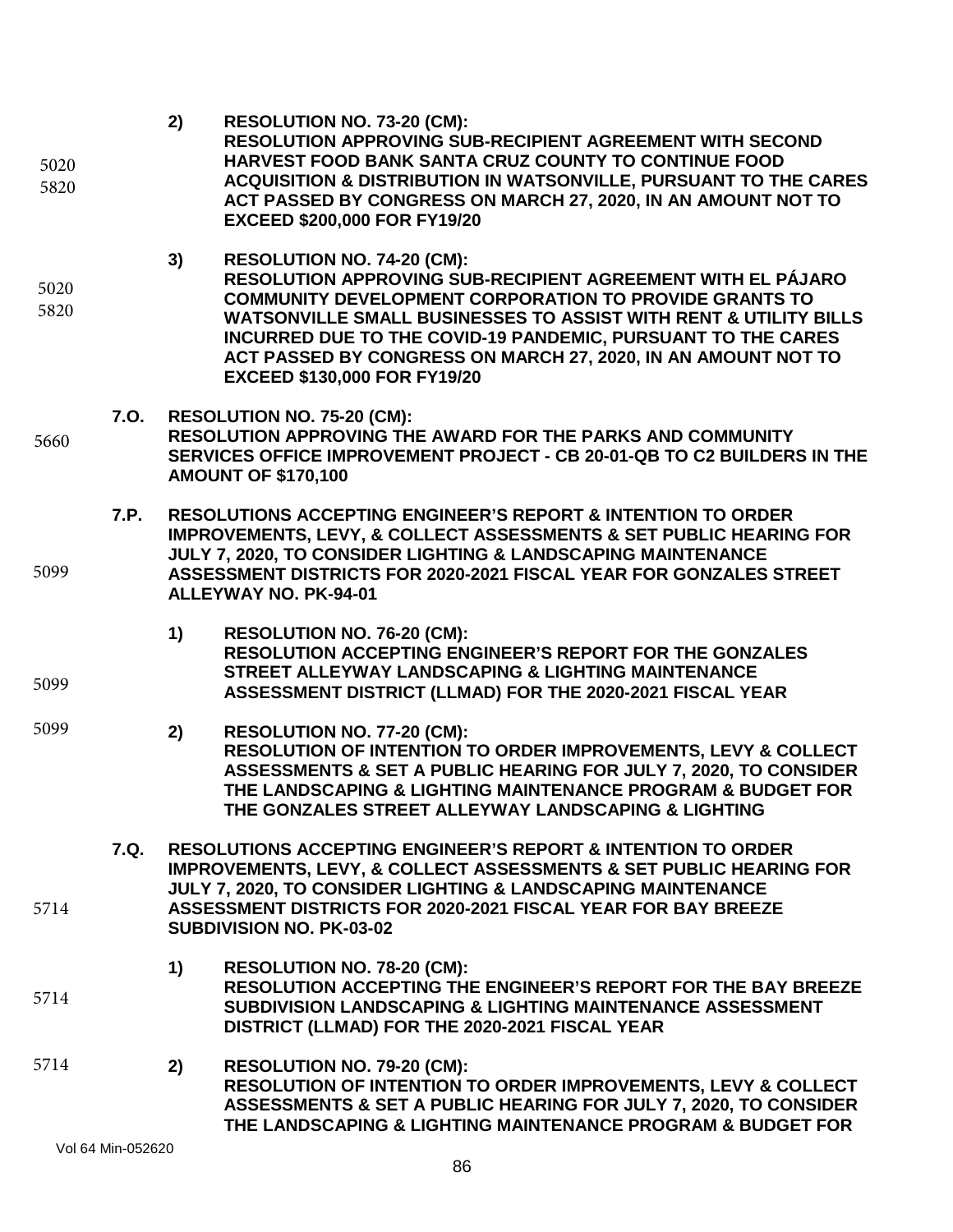**THE BAY BREEZE SUBDIVISION LANDSCAPING & LIGHTING MAINTENANCE ASSESSMENT DISTRICT (LLMAD) FOR THE 2020-2021 FISCAL YEAR**

- **7.R. RESOLUTIONS ACCEPTING ENGINEER'S REPORT & INTENTION TO ORDER IMPROVEMENTS, LEVY, & COLLECT ASSESSMENTS & SET PUBLIC HEARING FOR JULY 7, 2020, TO CONSIDER LIGHTING & LANDSCAPING MAINTENANCE ASSESSMENT DISTRICTS FOR 2020-2021 FISCAL YEAR FOR VISTA MONTAÑA SUBDIVISION NO. PK-03-03**  5714
	- **1) RESOLUTION NO. 80-20 (CM): RESOLUTION ACCEPTING ENGINEER'S REPORT FOR THE VISTA MONTAÑA SUBDIVISION LANDSCAPING AND LIGHTING MAINTENANCE ASSESSMENT DISTRICT (LLMAD) FOR THE 2020-2021 FISCAL YEAR** 5714
	- **2) RESOLUTION NO. 81-20 (CM):**
		- **RESOLUTION OF INTENTION TO ORDER IMPROVEMENTS, LEVY & COLLECT ASSESSMENTS & SET A PUBLIC HEARING FOR JULY 7, 2020, TO CONSIDER THE LANDSCAPING, LIGHTING, & MAINTENANCE PROGRAM & BUDGET FOR** 5714 **THE VISTA MONTAÑA SUBDIVISION LANDSCAPING AND LIGHTING MAINTENANCE ASSESSMENT DISTRICT (LLMAD) FOR THE 2020-2021 FISCAL YEAR S. RESOLUTION FIXING DATE & TIME AS JUNE 9 & 23, 2020, AT 2:00 P.M. FOR A PUBLIC HEARING TO CONSIDER ADOPTION OF THE BUDGET FOR FISCAL YEAR 2020-2021 & DIRECTING THE CITY CLERK TO GIVE NOTICE THEREOF**
- **7.S. RESOLUTION NO. 82-20 (CM): RESOLUTION FIXING DATE & TIME AS JUNE 9 & 23, 2020, AT 2:00 P.M. FOR A PUBLIC HEARING TO CONSIDER ADOPTION OF THE BUDGET FOR FISCAL YEAR 2020-2021 & DIRECTING THE CITY CLERK TO GIVE NOTICE THEREOF** 4924
- **7.T. RESOLUTION CALLING UPON CALIFORNIA GOVERNOR & STATE LEGISLATURE TO** 5111 **OVERTURN SB 872 -** Item Removed, see Item 8.
- **7.U. RESOLUTION NO. 83-20 (CM): RESOLUTION HONORING ESSENTIAL WORKERS & ENCOURAGING COMMUNITY MEMBERS TO CELEBRATE & SHOW GRATITUDE & APPRECIATION MONDAY THROUGH FRIDAY AT 7:30 P.M. BY COMING OUT OF THEIR HOMES BANGING POTS & PANS, CLAPPING, OR WHOOPING FOR FIVE MINUTES** 5820
- **7.V. RESOLUTION NO. 84-20 (CM): RESOLUTION AUTHORIZING SUBMITTAL OF APPLICATION FOR \$272,000 TO THE ROBERT WOOD JOHNSON FOUNDATION GLOBAL IDEAS FOR U.S. SOLUTIONS - CITIES TAKING ACTION TEAM TO ADDRESS HEALTH, EQUITY, & CLIMATE CHANGE**  5797 **FOR COMMUNITY OUTREACH, RESILIENCY, EMPOWERMENT & CONNECTEDNESS, & IF AWARDED APPROPRIATING SUCH FUNDS TO SPECIAL GRANTS FUND**
- **7.W. RESOLUTION NO. 85-20 (CM): RESOLUTION ACCEPTING THE \$110,000 GRANT FROM THE DEPARTMENT OF TRANSPORTATION, FEDERAL AVIATION ADMINISTRATION (FAA) FOR A PAVEMENT MAINTENANCE MANAGEMENT PLAN AT THE WATSONVILLE MUNICIPAL AIRPORT; & APPROPRIATING SUCH FUNDS TO THE AIRPORT ENTERPRISE GRANT FUND**  5210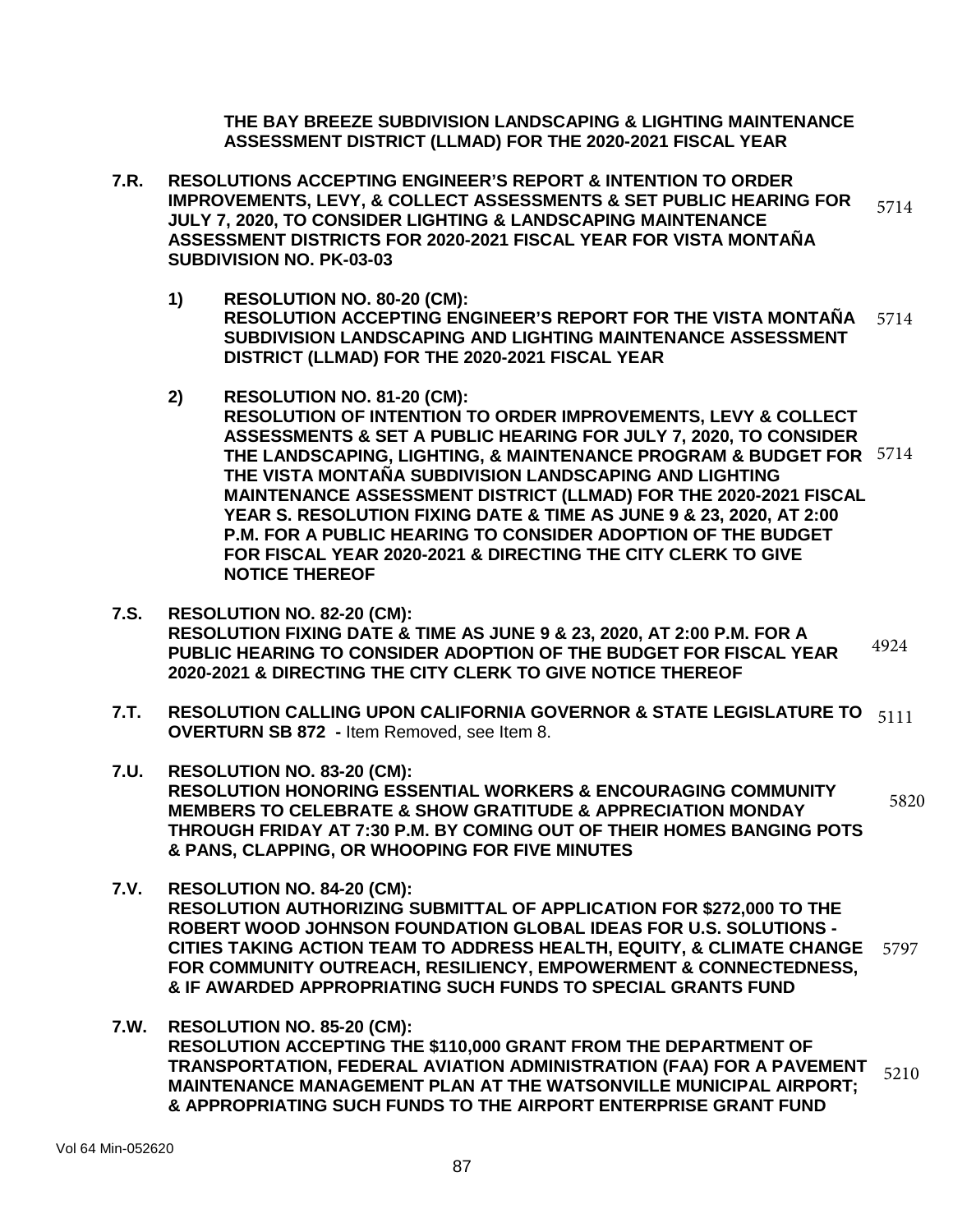**7.X. RESOLUTION NO. 86-20 (CM):**

5210

5797 5485

- **RESOLUTION ACCEPTING \$550,000 GRANT FROM THE DEPARTMENT OF TRANSPORTATION, FEDERAL AVIATION ADMINISTRATION (FAA) FOR AN AIRPORT MASTER PLAN UPDATE AT THE WATSONVILLE MUNICIPAL AIRPORT; & APPROPRIATING SUCH FUNDS TO THE AIRPORT ENTERPRISE GRANT FUND**
- **7.Y. RESOLUTION NO. 87-20 (CM): RESOLUTION ACCEPTING \$18,581.76 GRANT FROM THE CALIFORNIA GREEN BUSINESS NETWORK TO SUPPORT CITY OF WATSONVILLE'S GREEN BUSINESS PROGRAM; & APPROPRIATING SUCH FUNDS TO THE SPECIAL GRANTS FUND**
	- **8. ITEMS REMOVED FROM CONSENT AGENDA (None)**

#### **7.T. RESOLUTION NO. 88-20 (CM): RESOLUTION CALLING UPON CALIFORNIA GOVERNOR & STATE LEGISLATURE TO OVERTURN SB 872**  5111

Mayor Pro Tempore Coffman Gomez stated her concerns regarding effects imposing a tax on sugary beverages would have on consumers and stated the importance of clear purpose for use of funds from said tax.

Mayor Garcia listed the reasons she requested Item 7.T. and spoke about the importance of protecting the public from consuming unhealthy sugary drinks. She spoke about the process for approving a sugary beverage tax and the challenges in doing so.

City Manager Huffaker clarified that the proposed resolution was only an advocacy effort and wouldn't guarantee the City would pursue a sugary beverage tax.

Member Parker stated she would support the resolution and consider a tax in the future depending on circumstances.

Member Hurst stated the proposed resolution conflicted with State legislature and discredited the work done to pass Senate Bill 872. He stated there was strong opposition to overturning SB 872 by commercial stakeholders.

Member Estrada stated the public should be able to vote in favor or in opposition to a sugary beverage tax. He spoke in support of Item 7.T.

Mayor Pro Tempore Coffman-Gomez stated her concerns regarding proper use of tax revenues in order to support a potential sugary beverage tax and stated she would be willing to further discuss such a decision, but would not support it at that time.

Member Hurst spoke about the reasons Senate Bill 872 had been passed.

In answering Member Gonzalez, Mayor Garcia stated the soonest Council could consider placing a sugary beverage tax on the ballot would be 2022.

Mayor Garcia stated sugary beverage taxes reduced and prevented sugary beverage consumption.

**MOTION:** It was moved by Mayor Garcia, seconded by Member Estrada and carried by the following vote to approve Consent Agenda Item 7.T.: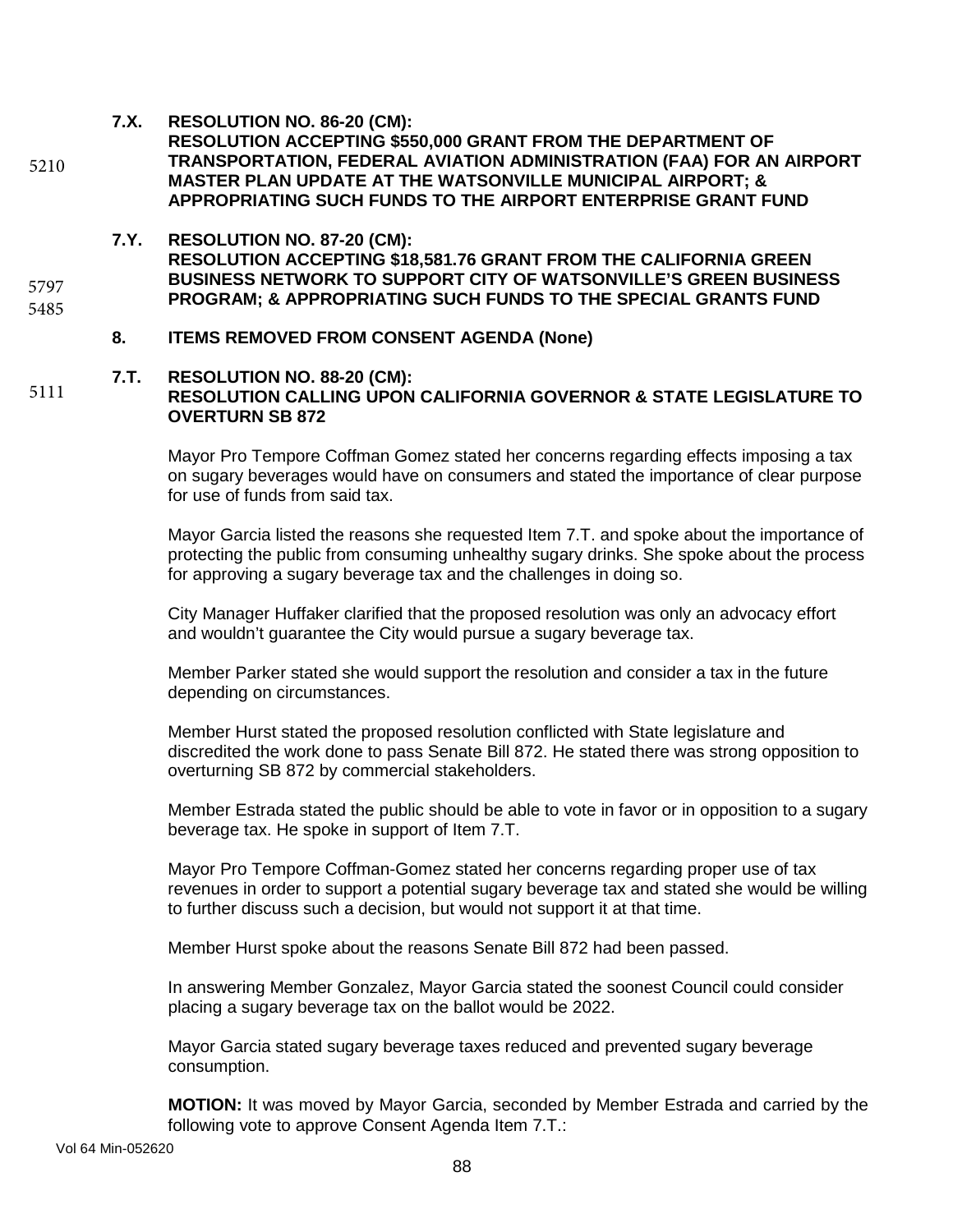| AYES:   |               | MEMBERS: Estrada, Gonzalez, Hernandez, García |
|---------|---------------|-----------------------------------------------|
| NOES:   |               | MEMBERS: Coffman-Gomez, Hurst, Parker         |
| ABSENT: | MEMBERS: None |                                               |

#### **9. PUBLIC HEARINGS, ORDINANCES, & APPEALS**

#### **9.A. CONSIDERATION OF THE WATSONVILLE EVICTION MORATORIUM TASK FORCE RECOMMENDATIONS AND ADOPTION OF THE SAFE AT HOME GUIDELINES** 5820

#### **1) Staff Report**

The report was given by Housing Manager Landaverry.

### **2) City Council Clarifying & Technical Questions**

Member Gonzalez spoke in support of Watsonville Eviction Moratorium Task Force recommendations and adoption of the Safe at Home Guidelines.

Housing Manager Landaverry answered questions from Member Hurst regarding input received from affordable housing developers, mortgage lenders, Santa Cruz County Housing Authority, and efforts to assist Section 8 Voucher participants.

In answering Member Parker, Housing Manager Landaverry spoke about reasoning for Eviction Moratorium Taskforce composition, input received from stakeholders, and work done by the taskforce in relation to State guidelines.

In answering Member Estrada, Housing Manager Landaverry spoke about efforts to prevent rent increases through the Safe at Home Guidelines, but stated the City Eviction Moratorium did not stop rent payments nor prevent rent increases. Community Development Director Merriam added the City would work to prevent displacement of tenants and advocate for rent deferrals as well as well as postponing rent increases. Member Estrada stressed the importance of assisting those most vulnerable in the community and asked that that people donate to organizations assisting those in need.

Housing Manager Landaverry and City Attorney Smith answered questions from Member Coffman-Gomez regarding updates to State legislature, template letters landlords and tenants may use to agree on rent deferral, State protections against evictions, timeline for processing of court cases related to evictions, processing of court documents related to evictions, resources available to the public related to eviction protections, input received from the Jenny Panetta of Santa Cruz County Housing Authority, input received from commercial landlords regarding rent deferral, demand for financial assistance related to payment rent, and efforts by staff to work with local agencies to disseminate information.

Mayor Garcia announced the Santa Cruz County Housing Authority would not be accepting applications for Section 8 Vouchers due to high demand.

Housing Manager Landaverry and City Attorney Smith answered questions from Mayor Garcia regarding inability for the City to extend the moratorium at that time, powers and duties of the Judicial Council, and reasons the proposed items was a resolution instead of an ordinance.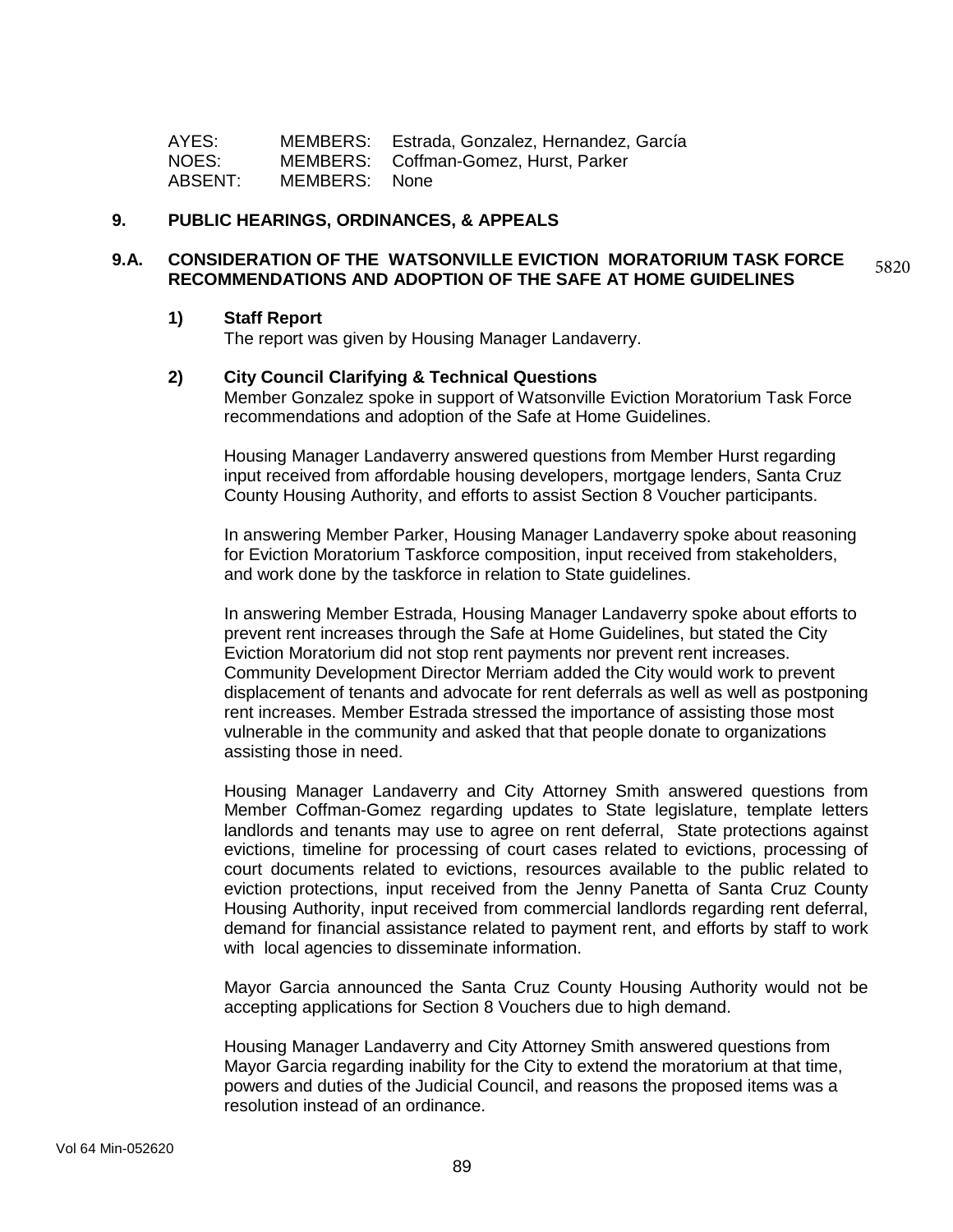### **3) Public Hearing**

Mayor García opened the public hearing.

Kathy Oliver, broker and property manager, spoke about processing of court cases and timeline for a ruling on a case from a judge. She stated her support of staff recommendation and stated extension of a moratorium was unnecessary.

Rose Marie McNair stated landlords and tenant were able to negotiate rend and evictions without government interventions. She spoke about the need for rent income for landlords and asked the City to focus on creation of new housing developments.

Victor Gomez, government affairs director at Santa Cruz County Association of Realtors, spoke in support of Eviction Moratorium Housing Taskforce recommendations and asked the Council to support Senate Bill 1410.

Steve Trujillo spoke in support of staff recommendation and stressed the importance of preventing rent increases because of the high unemployment rate.

Sandra Silva, directing attorney at California Rural Legal Assistance, stated they were never invited to participate in the Taskforce and were listed as supporters of the recommendations, which was not the case because they did not attend the meetings. She stated many of those they served had received eviction notices and spoke about the importance of extending the Eviction Moratorium.

Emily Ham, Monterey Bay Economic Partnership, spoke about their work to advocate for extension of eviction moratoriums through June 30<sup>th</sup> and asked that Council follow those recommendations.

John, Watsonville Law Center, spoke about challenges tenants face as part of COVID-19 related layoffs. He asked Council to extend the Evictions Moratorium Ordinance through July 31<sup>st</sup> and extend the deadline for submittal of documentation to landlords requesting rent deferral to 30 days.

Erika Padilla, South County Triage Partnership, via email (read by City Clerk Vázquez Flores), asked Council extend time required for tenants to notify their landlords of their COVID-19 income reduction to 30 days after the landlord informs tenants of their COVID-19 protections and how to provide notice and documentation.

Bill Hansen spoke in support of staff recommendation.

After checking if anyone in the teleconference wanted to speak, and hearing none, Mayor García closed the public hearing.

**4) MOTION**: It was moved by Mayor Pro Tempore Coffman-Gomez, seconded by Member Parker and carried by the following vote to direct staff to prepare an item for the next Council Meeting to discuss support of Senate Bill 1410 and to approve the following actions:

5820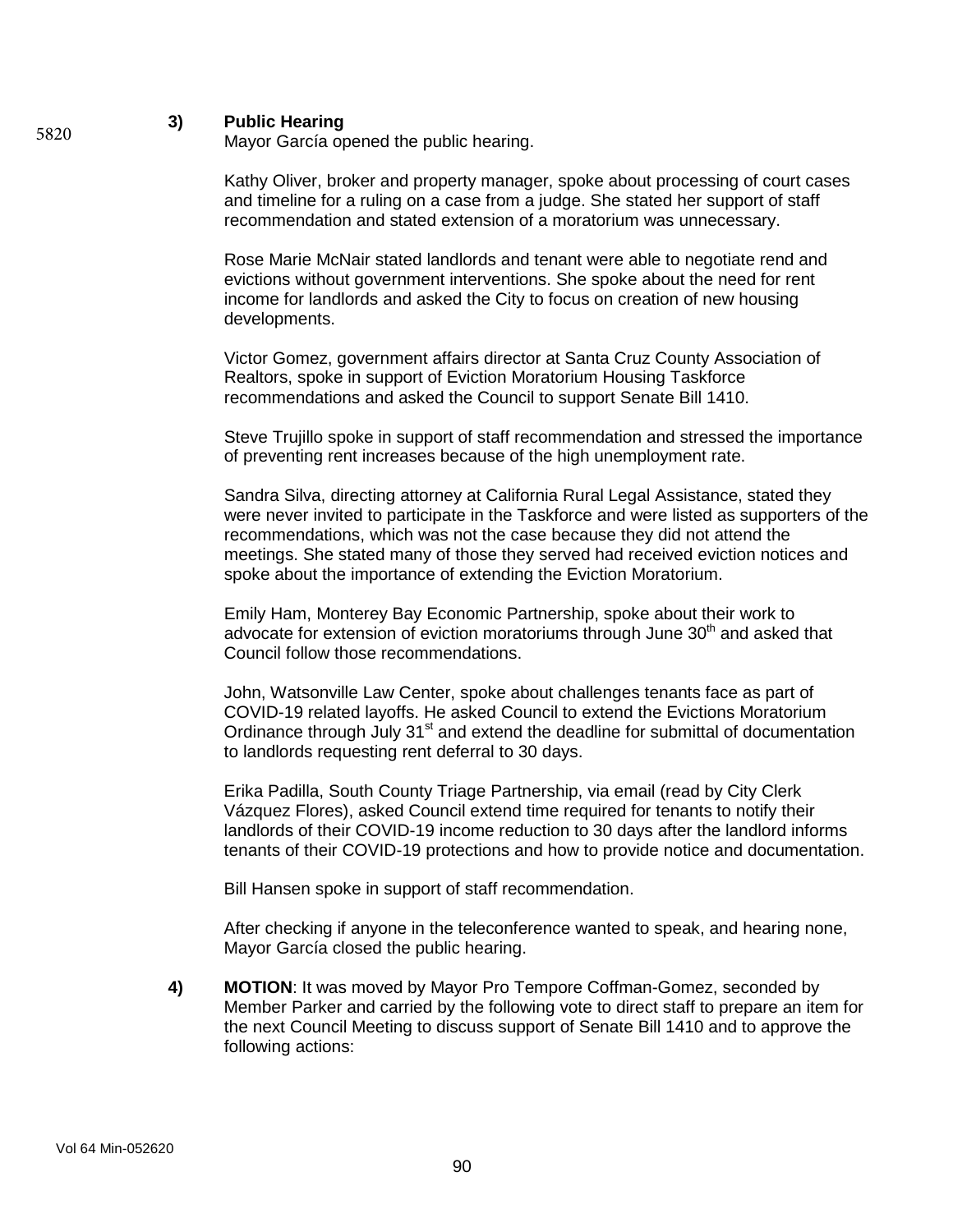**1) MOTION ACCEPTING EVICTION MORATORIUM--HOUSING TASKFORCE RECOMMENDATIONS AND DIRECTING STAFF TO IMPLEMENT THE RECOMMENDATIONS MADE BY THE TASKFORCE** 5820

# 5820

### **2) RESOLUTION NO. 89-20 (CM): RESOLUTION ADOPTING SAFE AT HOME GUIDELINES FOR LANDLORDS & TENANTS DURING THE COVID-19 CRISIS**

### **5) City Council Deliberation on Motion**

In answering Mayor Pro Tempore Coffman-Gomez, Housing Manager Landaverry explained requirements to qualify for rent financial assistance through CDBG funding.

Member Estrada spoke about the high unemployment rates and his concerns regarding ability for tenants to pay their rent.

Member Gonzalez spoke in support of staff recommendation.

In answering Member Hurst, Housing Manager Landaverry spoke about quantity of rental units within the City.

Mayor Pro Tempore Coffman-Gomez clarified staff recommendation and spoke about the importance of consistency in policy throughout the County.

Member Parker thanked those who participated in the Eviction Moratorium Housing Taskforce and the importance of continuation of those discussions.

Mayor Garcia listed the reasons she would not support the proposed recommendations and would prefer an ordinance to prevent bad landlords from imposing rent increases or evicting tenants unable to pay rent due to financial challenges stemming from the COVID-19 Pandemic.

**MOTION** The above motion carried by the following vote:

AYES: MEMBERS: Coffman-Gomez, Gonzalez, Hurst, Parker NOES: MEMBERS: Estrada, Garcia ABSENT: MEMBERS: Hernandez

## **10. EMERGENCY ITEMS ADDED TO AGENDA**

### **11. REQUESTS & SCHEDULING FUTURE AGENDA ITEMS**

Member Gonzalez requested a resolution at a future meeting that supports passenger rail services.

Member Coffman-Gomez requested a discussion Item on a future agenda regarding Senate Bill 1410.

Member Parker requested a discussion item at a future meeting regarding allowing fireworks sales.